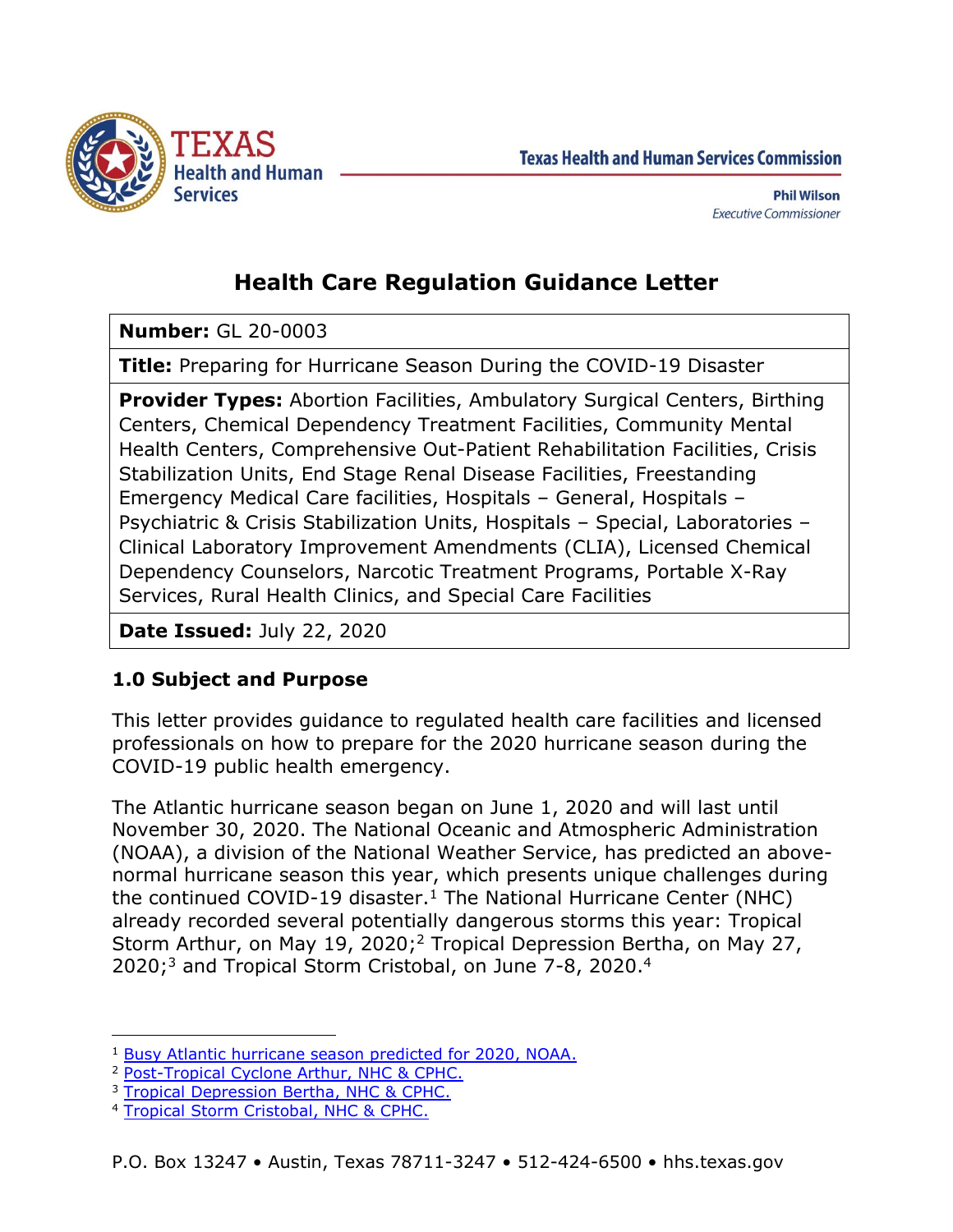This letter outlines a variety of resources from both state and federal agencies for providers to utilize during the 2020 hurricane season to protect themselves, their staff, and their patients and clients from dangerous weather conditions while preventing and slowing the spread of COVID-19.

#### **2.0 Policy Details & Provider Responsibilities**

Due to the COVID-19 pandemic, Texas and the United States of America will face unprecedented challenges in preparing for and responding to additional disasters, including the 2020 hurricane season.

### **2.1 General Information**

Hurricane researchers have predicted a very active hurricane season<sup>5</sup> for 2020, forecasting 19 named storms, including 9 hurricanes, 4 major hurricanes, and 85 storm days during the season.<sup>6</sup> Coastal areas are especially vulnerable to hurricane and tropical storm activity, but direct storm impact is not required for providers and facilities to be affected. Slow moving or stalled storms can cause some of the worst damage.

As hurricane season continues, listen closely to communications from local officials and be ready to act quickly. According to the National Weather Service (NWS), a hurricane, tropical storm, or storm surge **watch** means dangerous conditions are possible in your area. The NHC typically issues hurricane watches 48 hours before it anticipates tropical storm-force winds.

A hurricane, tropical storm, or storm surge **warning** means dangerous conditions are expected in your area; the NHC issues a hurricane warning 36- hours in advance of tropical storm-force winds. A warning is more serious – complete your emergency and disaster preparedness plan quickly and evacuate immediately, if so ordered.<sup>7</sup>

## **2.2 Specific Risks for Providers**

 $\overline{a}$ 

Health care providers face unique risks and challenges during the hurricane season, including power loss, limited radio communications, fuel storage for generators, and loss of medical refrigeration, thermostability, security systems, and lighting.

Responding to disasters during the COVID-19 pandemic may be even more emotionally taxing than usual and caring for your emotional health can help

<sup>&</sup>lt;sup>5</sup> Increasing forecast slightly, CSU researchers predict very active 2020 Atlantic hurricane [season, Phil Klotzbach, Colorado State University.](https://tropical.colostate.edu/2020/06/04/CSU-hurricane-seasonal-forecast.html)

<sup>&</sup>lt;sup>6</sup> [Forecast for 2020 Hurricane Activity, CSU Seasonal Hurricane Forecasting.](https://tropical.colostate.edu/forecasting.html)

<sup>&</sup>lt;sup>7</sup> [Hurricane and Tropical Storm Watches, Warnings, Advisories and Outlooks, NWS.](https://www.weather.gov/safety/hurricane-ww)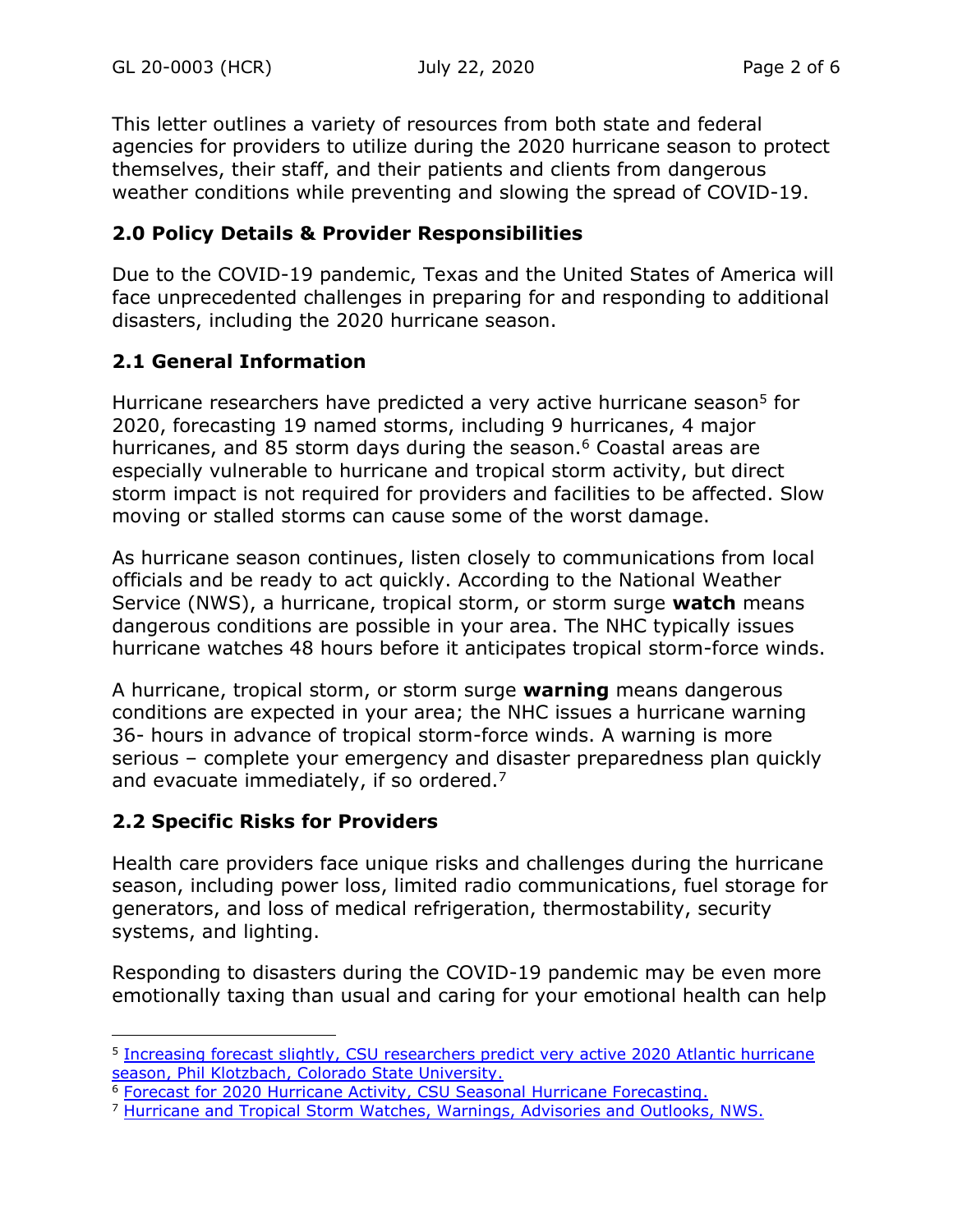you respond to stressful situations more effectively. Take advantage of mental health resources such as SAMHSA's Disaster Distress Helpline<sup>8</sup> and make sure to share these resources with both patients and staff, as responders can experience secondary traumatic stress following disasters.

Make sure to give your facility and your staff more time and resources than usual to prepare for disasters and review your emergency and disaster preparedness plan often. Shortages, travel restrictions, and stay at home orders may impact your ability to gather emergency supplies, so stockpile necessary items such as food, water, and medical supplies early.<sup>9</sup> Plan to meet the needs of current patients and a possible influx of patients from similar programs and facilities. You may need to increase security and screening personnel for ride-out teams to ensure all access points are properly monitored and patients and staff are screened before entering the facility.

It is vital to continue taking preventative actions<sup>10</sup> to slow the spread of COVID-19 such as maintaining social distancing, covering coughs and sneezes, washing your hands often, and wearing a face covering, even during a hurricane or a mandatory evacuation. Flood waters may prevent delivery of essential supplies, so you should also ensure you have adequate PPE on hand (in house), including essential COVID-19 prevention supplies, such as additional PPE and hand sanitizer in the facility's emergency disaster supply kit.

Due to the hurricane season, it may be necessary to seek shelter, either at home, in a medical facility, or in a public shelter. Crowded conditions in public shelters are a cause for concern due to the ongoing COVID-19 pandemic. If it is necessary to go to a shelter, follow the [CDC's](https://www.cdc.gov/disasters/hurricanes/covid-19/public-disaster-shelter-during-covid.html)  [recommendations.](https://www.cdc.gov/disasters/hurricanes/covid-19/public-disaster-shelter-during-covid.html) Otherwise, the U.S. Department of Homeland Security's Federal Emergency Management Agency (FEMA) has provided [recommendations on non-congregate sheltering.](https://www.fema.gov/news-release/2020/03/31/coronavirus-covid-19-pandemic-non-congregate-sheltering)

If portable generators are used either at a facility or at home, it is important to follow all manufacturer safety guidelines. Never run portable generators indoors, even if doors and windows are open, as this can cause an accumulation of carbon monoxide. Facilities should always ensure carbon monoxide detectors are functioning and tested regularly. View the [CDC's](https://www.cdc.gov/co/generatorsafetyfactsheet.html)  Carbon Monoxide – [Generator Safety Fact Sheet](https://www.cdc.gov/co/generatorsafetyfactsheet.html) for details. This fact sheet can also be posted at your facility and shared with patients and staff.

j

<sup>8</sup> [SAMHSA Disaster Distress Helpline.](https://www.samhsa.gov/find-help/disaster-distress-helpline)

<sup>&</sup>lt;sup>9</sup> [Preparing for Hurricanes During the COVID-19](https://www.cdc.gov/disasters/hurricanes/covid-19/prepare-for-hurricane.html) Pandemic, CDC.

<sup>10</sup> [Prevent Getting Sick, CDC.](https://www.cdc.gov/coronavirus/2019-ncov/prevent-getting-sick/index.html)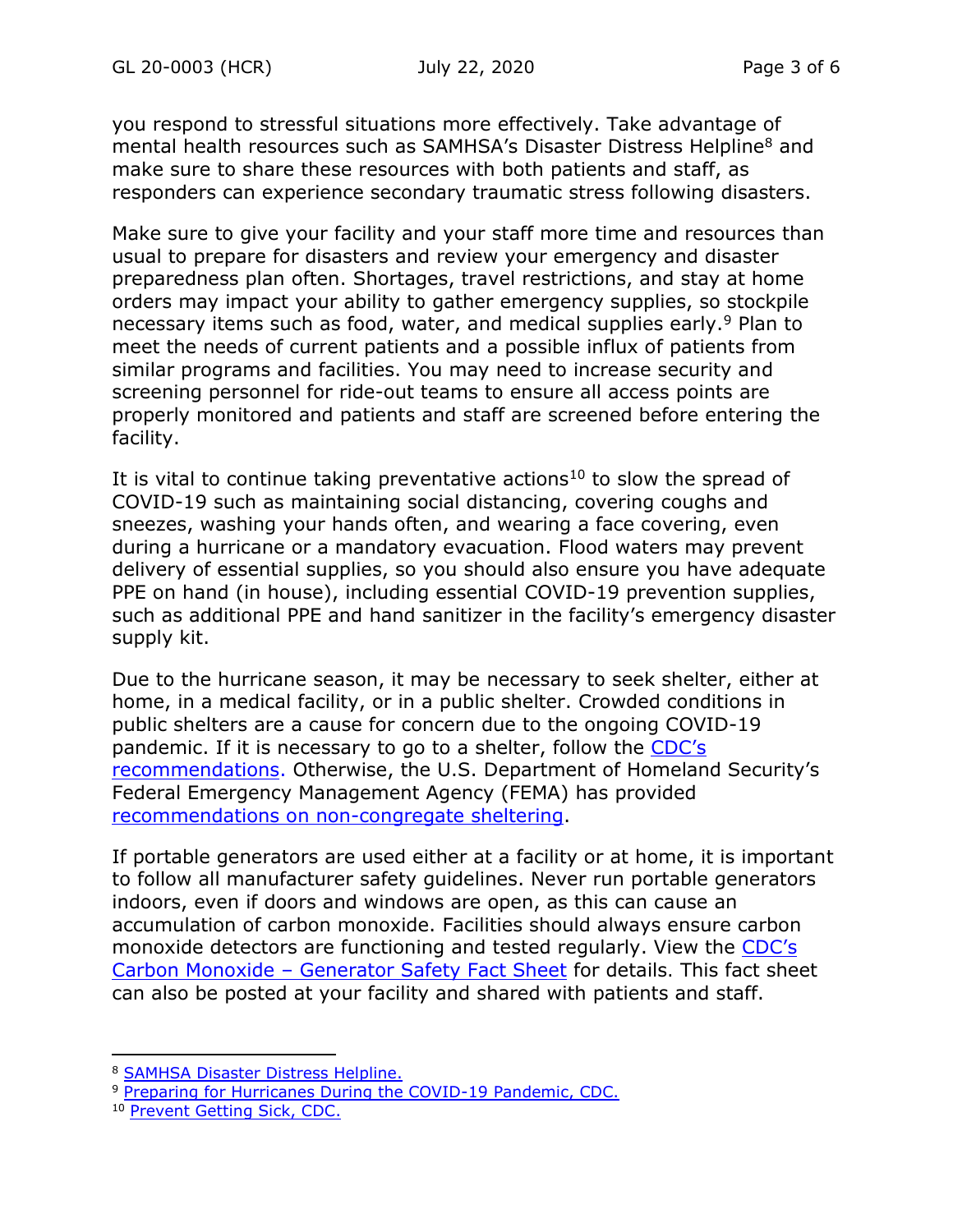### **2.4 Notifying HHSC of an Emergency/Disaster**

When any licensed health care facility experiences an emergency and/or disaster resulting in an emergency closure and/or changes in daily operations and services provided, a facility must complete and submit [Form](https://texashhs.secure.force.com/EMR3215/)  [3215, Emergency/Disaster Notification.](https://texashhs.secure.force.com/EMR3215/) Please ensure the safety of patients/clients and then complete [Form 3215](https://texashhs.secure.force.com/EMR3215/) to notify HHSC of any resulting changes in the facility's operation as soon as possible.

In June of 2020, HHSC published a web-based [version of Form 3215,](https://texashhs.secure.force.com/EMR3215/)  [Emergency/Disaster Notification,](https://texashhs.secure.force.com/EMR3215/) which is accessible on all smart-phone mobile devices.

### **2.5 Requesting an Emergency Rule Exception**

Providers may request an emergency rule exemption when facing an emergency or disaster. End Stage Renal Disease (ESRD) facilities requesting an emergency exemption to the ESRD licensing requirements must complete and submit [Form 1011.](https://texashhs.secure.force.com/EMR1011/) **Please note, [Form 3215](https://texashhs.secure.force.com/EMR3215/) is not a substitute for [Form 1011.](https://texashhs.secure.force.com/EMR1011/)**

In June of 2020, HHSC published a [web-based version of Form 1011,](https://texashhs.secure.force.com/EMR1011/) ESRD Facility Emergency Rule Exemption Request, which is accessible on all smart-phone mobile devices.

## **3.0 Background/History**

On March 13, 2020, Governor Greg Abbott issued a proclamation declaring a state of disaster for all counties in Texas. The COVID-19 disaster has affected all aspects of provider operations, including emergency and disaster preparedness. As we enter the 2020 Atlantic hurricane season, HHSC provides guidance to health care providers on how to balance COVID-19 concerns with responsible hurricane preparedness planning.

## **4.0 Resources**

CDC-promoted hurricane resources are provided below:

- <https://www.cdc.gov/disasters/hurricanes/>
- [https://www.cdc.gov/disasters/hurricanes/covid-19/prepare-for](https://www.cdc.gov/disasters/hurricanes/covid-19/prepare-for-hurricane.html)[hurricane.html](https://www.cdc.gov/disasters/hurricanes/covid-19/prepare-for-hurricane.html)
- <https://www.nhc.noaa.gov/prepare/ready.php>
- <https://www.ready.gov/hurricanes>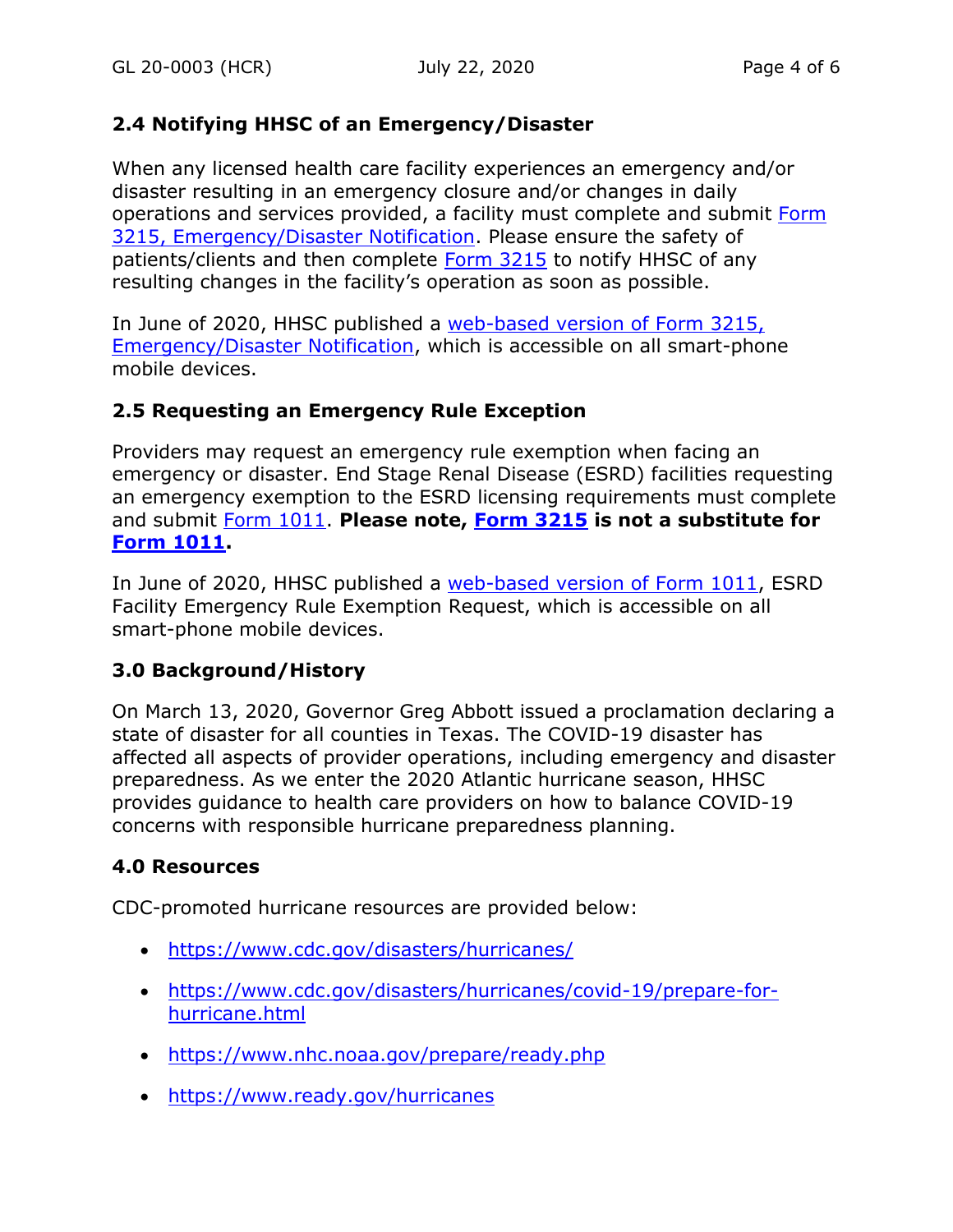- [http://www.redcross.org/get-help/how-to-prepare-for](http://www.redcross.org/get-help/how-to-prepare-for-emergencies/types-of-emergencies/hurricane)[emergencies/types-of-emergencies/hurricane](http://www.redcross.org/get-help/how-to-prepare-for-emergencies/types-of-emergencies/hurricane)
- [https://www.cdc.gov/cpr/readiness/hurricane\\_messages.htm](https://www.cdc.gov/cpr/readiness/hurricane_messages.htm)

The Centers for Medicare and Medicaid Services (CMS) emergency-related resources are provided below:

- [https://www.cms.gov/About-CMS/Agency-](https://www.cms.gov/About-CMS/Agency-Information/Emergency/EPRO/EPRO-Home)[Information/Emergency/EPRO/EPRO-Home](https://www.cms.gov/About-CMS/Agency-Information/Emergency/EPRO/EPRO-Home)
- [https://www.cms.gov/About-CMS/Agency-](https://www.cms.gov/About-CMS/Agency-Information/Emergency/EPRO/Current-Emergencies/Current-Emergencies-page)[Information/Emergency/EPRO/Current-Emergencies/Current-](https://www.cms.gov/About-CMS/Agency-Information/Emergency/EPRO/Current-Emergencies/Current-Emergencies-page)[Emergencies-page](https://www.cms.gov/About-CMS/Agency-Information/Emergency/EPRO/Current-Emergencies/Current-Emergencies-page)
- [https://www.cms.gov/About-CMS/Agency-](https://www.cms.gov/About-CMS/Agency-Information/Emergency/EPRO/Past-Emergencies/Hurricanes-and-tropical-storms)[Information/Emergency/EPRO/Past-Emergencies/Hurricanes-and](https://www.cms.gov/About-CMS/Agency-Information/Emergency/EPRO/Past-Emergencies/Hurricanes-and-tropical-storms)[tropical-storms](https://www.cms.gov/About-CMS/Agency-Information/Emergency/EPRO/Past-Emergencies/Hurricanes-and-tropical-storms)

Department of State Health Services (DSHS) resources are provided below:

- <https://texasready.gov/>
- <https://texasready.gov/be-informed/>
- <https://texasready.gov/make-a-plan/>
- <https://texasready.gov/build-a-kit/>
- <https://texasready.gov/video-series/>
- https://texasready.gov/resources/

FEMA emergency-related resources are provided below:

- <https://www.fema.gov/disaster/4339/hurricane-preparedness>
- [https://www.fema.gov/news-release/2018/08/16/proper-emergency](https://www.fema.gov/news-release/2018/08/16/proper-emergency-kit-essential-hurricane-preparedness)[kit-essential-hurricane-preparedness](https://www.fema.gov/news-release/2018/08/16/proper-emergency-kit-essential-hurricane-preparedness)
- <https://www.fema.gov/coronavirus/>
- <https://www.fema.gov/media-library/assets/documents/188203>
- <https://www.fema.gov/media-library/assets/documents/188454>